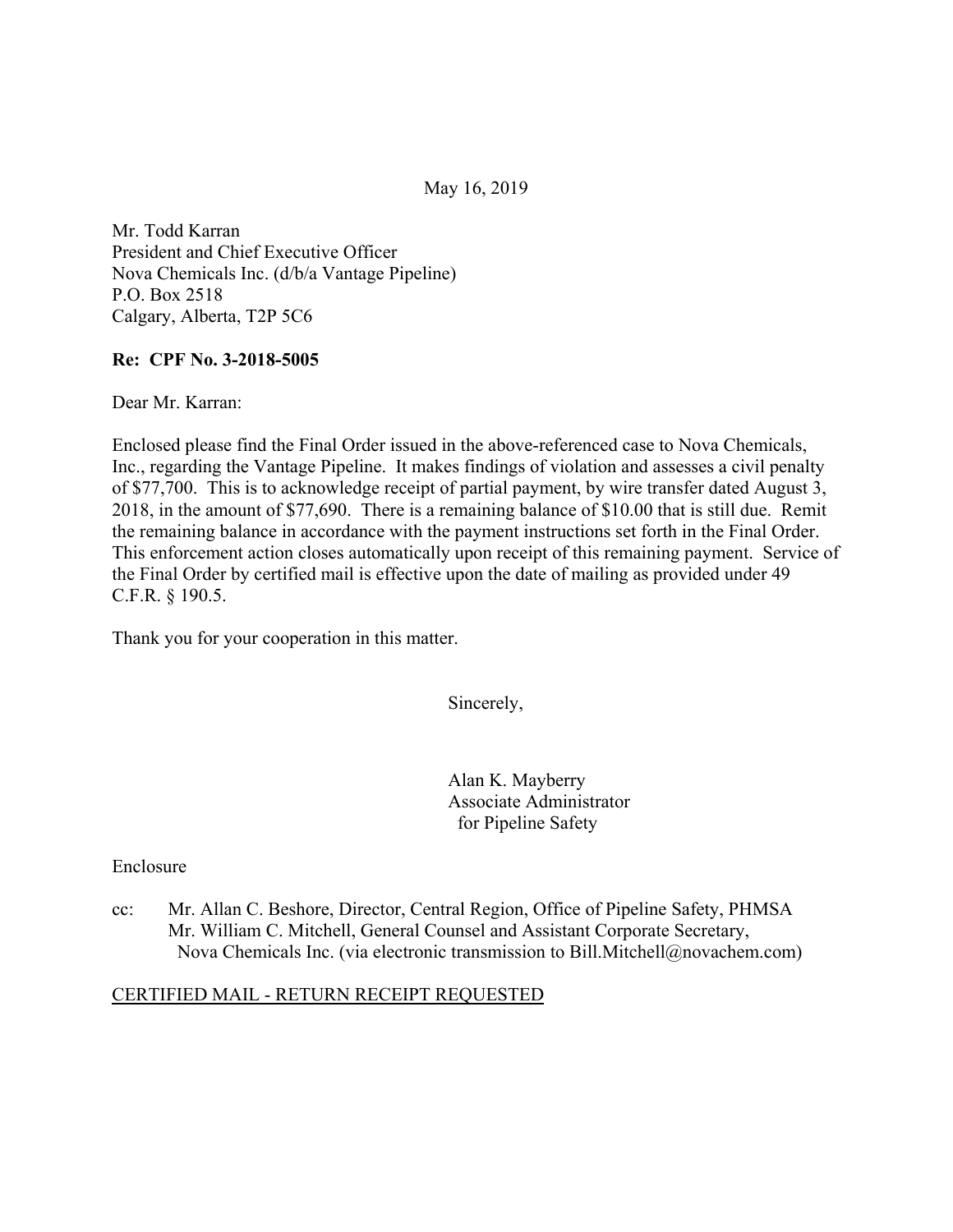## **U.S. DEPARTMENT OF TRANSPORTATION PIPELINE AND HAZARDOUS MATERIALS SAFETY ADMINISTRATION OFFICE OF PIPELINE SAFETY WASHINGTON, D.C. 20590**

**\_\_\_\_\_\_\_\_\_\_\_\_\_\_\_\_\_\_\_\_\_\_\_\_\_\_\_\_\_\_\_\_\_\_\_ ) In the Matter of ) ) Nova Chemicals Inc., ) CPF No. 3-2018-5005 d/b/a Vantage Pipeline, ) ) Respondent. )**   $\overline{\phantom{a}}$ 

#### **FINAL ORDER**

Between October 10 and November 5, 2016, pursuant to 49 U.S.C. § 60117, a representative of the Pipeline and Hazardous Materials Safety Administration (PHMSA), Office of Pipeline Safety (OPS), conducted an on-site pipeline safety inspection of the facilities and records of Nova Chemicals Inc., d/b/a Vantage Pipeline (Nova or Respondent), in Joffre, Alberta, Canada, and North Dakota. Nova operates Vantage Pipeline, which is an approximately 80-mile, 10-inch and 8-inch, liquefied petroleum gas and natural gas liquids pipeline, running from the Hess plant in Williams County, North Dakota, to the United States and Canadian border.<sup>1</sup>

As a result of the inspection, the Director, Central Region, OPS (Director), issued to Respondent, by letter dated July 3, 2018, a Notice of Probable Violation and Proposed Civil Penalty (Notice). In accordance with 49 C.F.R. § 190.207, the Notice proposed finding that Nova had violated 49 C.F.R. §§ 195.428, 195.440 and 195.446 and proposed assessing a civil penalty of \$77,700 for the alleged violations.

Nova responded to the Notice by letter dated August 2, 2018 (Response). The company did not contest the allegations of violation and made a partial payment in the amount of \$77,690 of the proposed civil penalty of \$77,700.<sup>2</sup> In accordance with 49 C.F.R. § 190.208(a)(1), such payment authorizes the Associate Administrator to make findings of violation and to issue this final order without further proceedings.

 1 Pipeline Violation Safety Report (Violation Report), (July 3, 2018) (on file with PHMSA), at 1.

<sup>&</sup>lt;sup>2</sup> In its Response, Nova stated that it had "made a wire transfer in the amount of \$77,700 through the Federal Reserve Communications System to the account of the U.S. Treasury." Response, at 1. The wire transfer voucher \$10.00 deficiency was apparently due to Nova's bank assessing a \$10 transfer fee.received by PHMSA, dated August 3, 2018, identified the amount received by the U.S. Treasury as \$77,690. The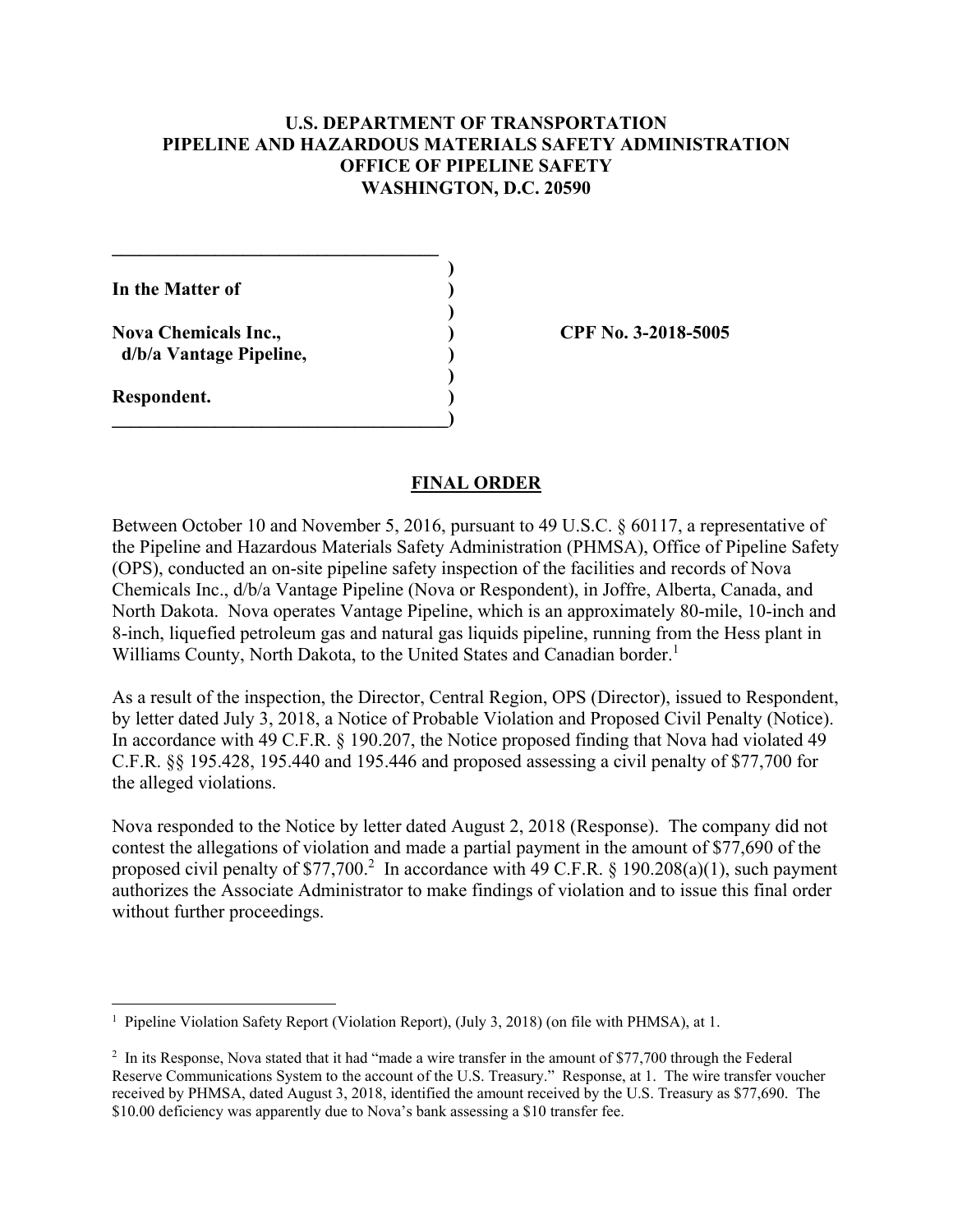# **FINDINGS OF VIOLATION**

In its Response, Nova did not contest the allegations in the Notice that it violated 49 C.F.R. Part 195, as follows:

**Item 1:** The Notice alleged that Respondent violated 49 C.F.R. § 195.428(a), which states:

## **§ 195.428 Overpressure safety devices and overfill protection systems.**

 (a) Except as provided in paragraph (b) of this section, each operator inspect and test each pressure limiting device, relief valve, pressure the standpoint of capacity and reliability of operation for the service in shall, at intervals not exceeding 15 months, but at least once each calendar year, or in the case of pipelines used to carry highly volatile liquids, at intervals not to exceed 7½ months, but at least twice each calendar year, regulator, or other item of pressure control equipment to determine that it is functioning properly, is in good mechanical condition, and is adequate from which it is used.

The Notice alleged that Respondent violated 49 C.F.R. § 195.428(a) by failing to inspect and test the overpressure protection devices on the Vantage Pipeline, which carries highly volatile liquids, at intervals not to exceed 7½ months but at least twice each calendar year. Specifically, the Notice alleged that the pipeline's pressure-control devices (Honeywell STG 974-EIA) on its control valves were not calibrated or tested during calendar years 2014, 2015, and 2016.

Respondent did not contest this allegation of violation. Accordingly, based upon a review of all of the evidence, I find that Respondent violated 49 C.F.R. § 195.428(a) by failing to inspect and test the overpressure protection devices on the Vantage Pipeline, which carries highly volatile liquids, at intervals not to exceed 7½ months but at least twice each calendar year.

**Item 2:** The Notice alleged that Respondent violated 49 C.F.R. § 195.440(a), which states:

### **§ 195.440 Public awareness.**

 the American Petroleum Institute's (API) Recommended Practice (RP) (a) Each pipeline operator must develop and implement a written continuing public education program that follows the guidance provided in 1162 (incorporated by reference, *see* § 195.3).

The Notice alleged that Respondent violated 49 C.F.R. § 195.440(a) by failing to develop and implement a written continuing education program that follows the guidance provided by API RP 1162. Specifically, the Notice alleged that Nova did not have a public awareness program until 2016, even though the Vantage Pipeline has been in operation and transporting product since 2014.

Respondent did not contest this allegation of violation. Accordingly, based upon a review of all of the evidence, I find that Respondent violated 49 C.F.R. § 195.440(a) by failing to develop and implement a written continuing education program that follows the guidance provided by API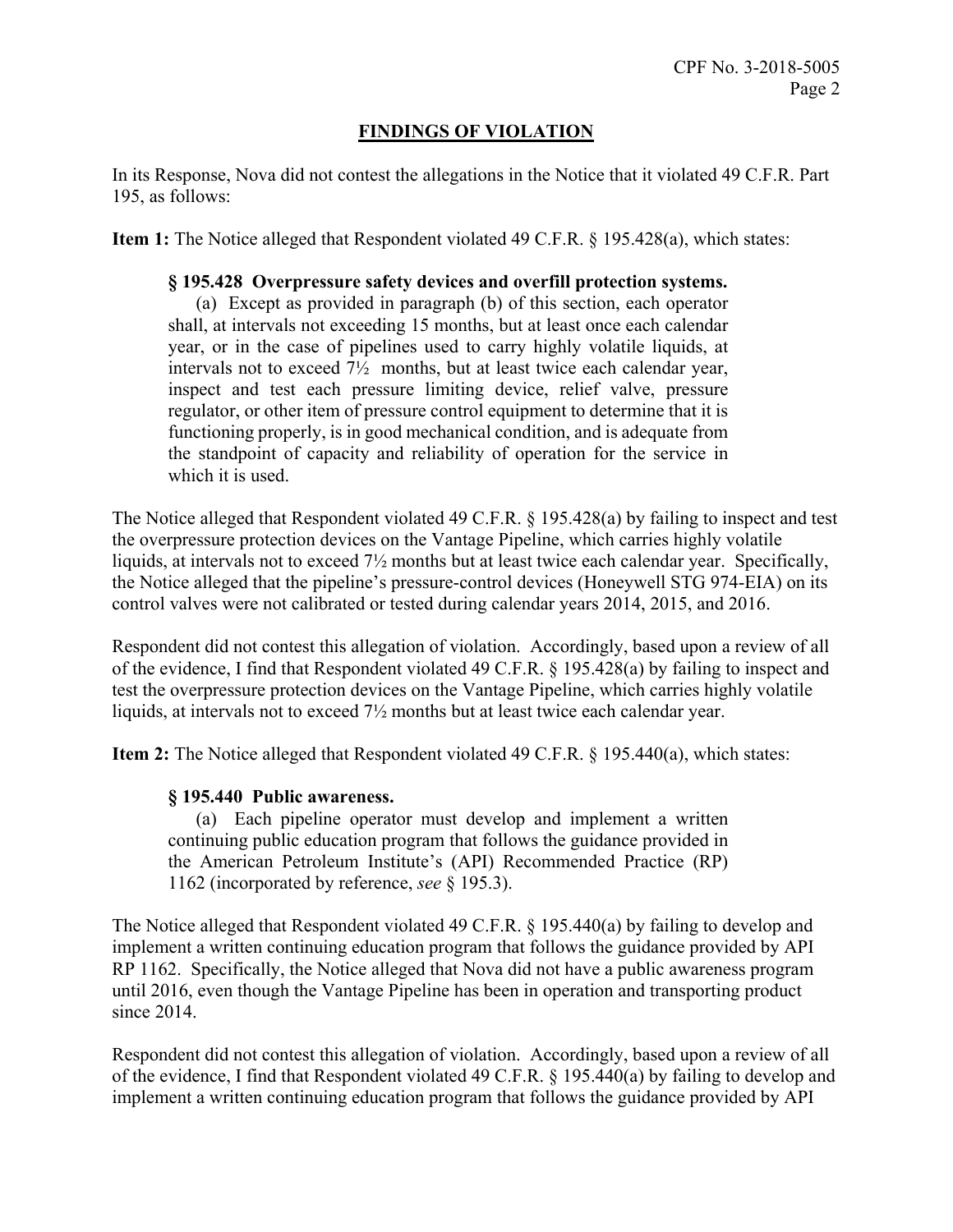RP 1162 until 2016, even though the Vantage Pipeline has been in operation and transporting product since 2014.

**Item 3:** The Notice alleged that Respondent violated 49 C.F.R. § 195.446(h)(1), which states:

# **§ 195.446 Control room management.**

 $(a) \ldots$ 

 $\overline{a}$ 

 (h) *Training*. Each operator must establish a controller training program and review the training program content to identify potential improvements at least once each calendar year, but at intervals not to exceed 15 months. An operator's program must provide for training each controller to carry out the roles and responsibilities defined by the operator. In addition, the training program must include the following elements:

(1) Responding to abnormal operating conditions likely to occur simultaneously or in sequence; ...

The Notice alleged that Respondent violated 49 C.F.R. § 195.446(h)(1) by failing to train its controllers in responding to abnormal operating conditions likely to occur simultaneously or in sequence. Specifically, the Notice alleged that Nova failed, until August 2017, to identify the abnormal operating conditions likely to occur simultaneously or in sequence in its control room and to train their controllers to respond to such conditions, despite the Vantage Pipeline having been in operation since 2014.

Respondent did not contest this allegation of violation. Accordingly, based upon a review of all of the evidence, I find that Respondent violated 49 C.F.R. § 195.446(h)(1) by failing to train its controllers in responding to abnormal operating conditions until 2017, despite having operated the Vantage Pipeline since 2014.

These findings of violation will be considered prior offenses in any subsequent enforcement action taken against Respondent.

# **ASSESSMENT OF PENALTY**

Under 49 U.S.C. § 60122, Respondent is subject to an administrative civil penalty not to exceed \$200,000 per violation for each day of the violation, up to a maximum of \$2,000,000 for any related series of violations.<sup>3</sup> In determining the amount of a civil penalty under 49 U.S.C. § 60122 and 49 C.F.R. § 190.225, I must consider the following criteria: the nature, circumstances, and gravity of the violation, including adverse impact on the environment; the degree of Respondent's culpability; the history of Respondent's prior offenses; any effect that the penalty may have on its ability to continue doing business; and the good faith of Respondent in attempting to comply with the pipeline safety regulations. In addition, I may consider the economic benefit gained from the violation without any reduction because of subsequent

<sup>3</sup> These amounts are adjusted annually for inflation. *See* 49 C.F.R. § 190.223; Revisions to Civil Penalty Amounts, 83 Fed. Reg. 60732, 60744 (Nov. 27, 2018).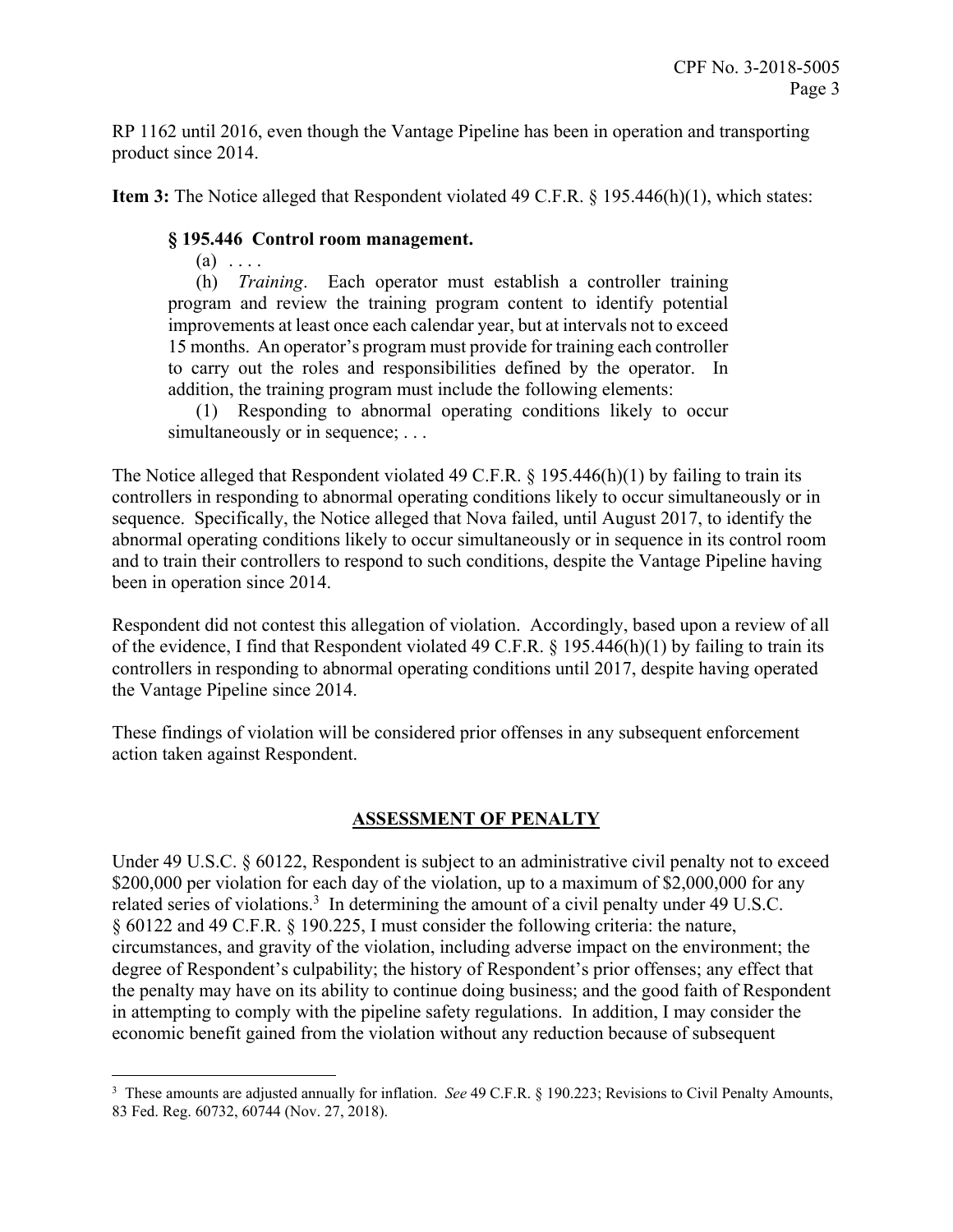damages, and such other matters as justice may require. The Notice proposed a total civil penalty of \$77,700 for the violations cited above.

**Item 1:** The Notice proposed a civil penalty of \$40,300 for Respondent's violation of 49 C.F.R. § 195.428(a), for failing to inspect and test the overpressure protection devices on the Vantage Pipeline, which carries highly volatile liquids, at intervals not to exceed 7½ months but at least twice each calendar year. Nova neither contested the allegation nor presented any evidence or argument justifying a reduction in or elimination of the proposed penalty. Accordingly, having reviewed the record and considered the assessment criteria, I assess Respondent a civil penalty of \$40,300 for violation of 49 C.F.R. § 195.428(a).

**Item 2:** The Notice proposed a civil penalty of \$18,700 for Respondent's violation of 49 C.F.R.  $§$  195.440(a), for failing to develop and implement a written continuing education program that follows the guidance provided by API RP 1162. Nova neither contested the allegation nor presented any evidence or argument justifying a reduction in or elimination of the proposed penalty. Accordingly, having reviewed the record and considered the assessment criteria, I assess Respondent a civil penalty of \$18,700 for violation of 49 C.F.R. § 195.440(a).

**Item 3:** The Notice proposed a civil penalty of \$18,700 for Respondent's violation of 49 C.F.R. § 195.446(h)(1), for failing to train its controllers in responding to abnormal operating conditions. Nova neither contested the allegation nor presented any evidence or argument justifying a reduction in or elimination of the proposed penalty. Accordingly, having reviewed the record and considered the assessment criteria, I assess Respondent a civil penalty of \$18,700 for violation of 49 C.F.R. § 195.446(h)(1).

In summary, having reviewed the record and considered the assessment criteria for each of the Items cited above, I assess Respondent a total civil penalty of \$77,700. Nova partially paid this penalty by wire transfer dated August 3, 2018, in the amount of \$77,690. Therefore, a balance of **\$10.00** remains outstanding.

Payment of the civil penalty must be made within 20 days of service of this Final Order. Payment may be made by sending a certified check or money order (containing the CPF Number for this case), made payable to "U.S. Department of Transportation," to the Federal Aviation Administration, Mike Monroney Aeronautical Center, Financial Operations Division (AMK-325), 6500 S MacArthur Blvd, Oklahoma City, Oklahoma 79169. Federal regulations (49 C.F.R. § 89.21(b)(3)) also permit payment to be made by wire transfer through the Federal Reserve Communications System (Fedwire), to the account of the U.S. Treasury. Detailed instructions are contained in the enclosure. Questions concerning wire transfers should be directed to: Financial Operations Division (AMK-325), Federal Aviation Administration, Mike Monroney Aeronautical Center, 6500 S MacArthur Blvd, Oklahoma City, Oklahoma 79169. The Financial Operations Division telephone number is (405) 954-8845.

Failure to pay the \$10 civil penalty will result in accrual of interest at the current annual rate in accordance with 31 U.S.C. § 3717, 31 C.F.R. § 901.9 and 49 C.F.R. § 89.23. Pursuant to those same authorities, a late penalty charge of six percent (6%) per annum will be charged if payment is not made within 110 days of service. Furthermore, failure to pay the civil penalty may result